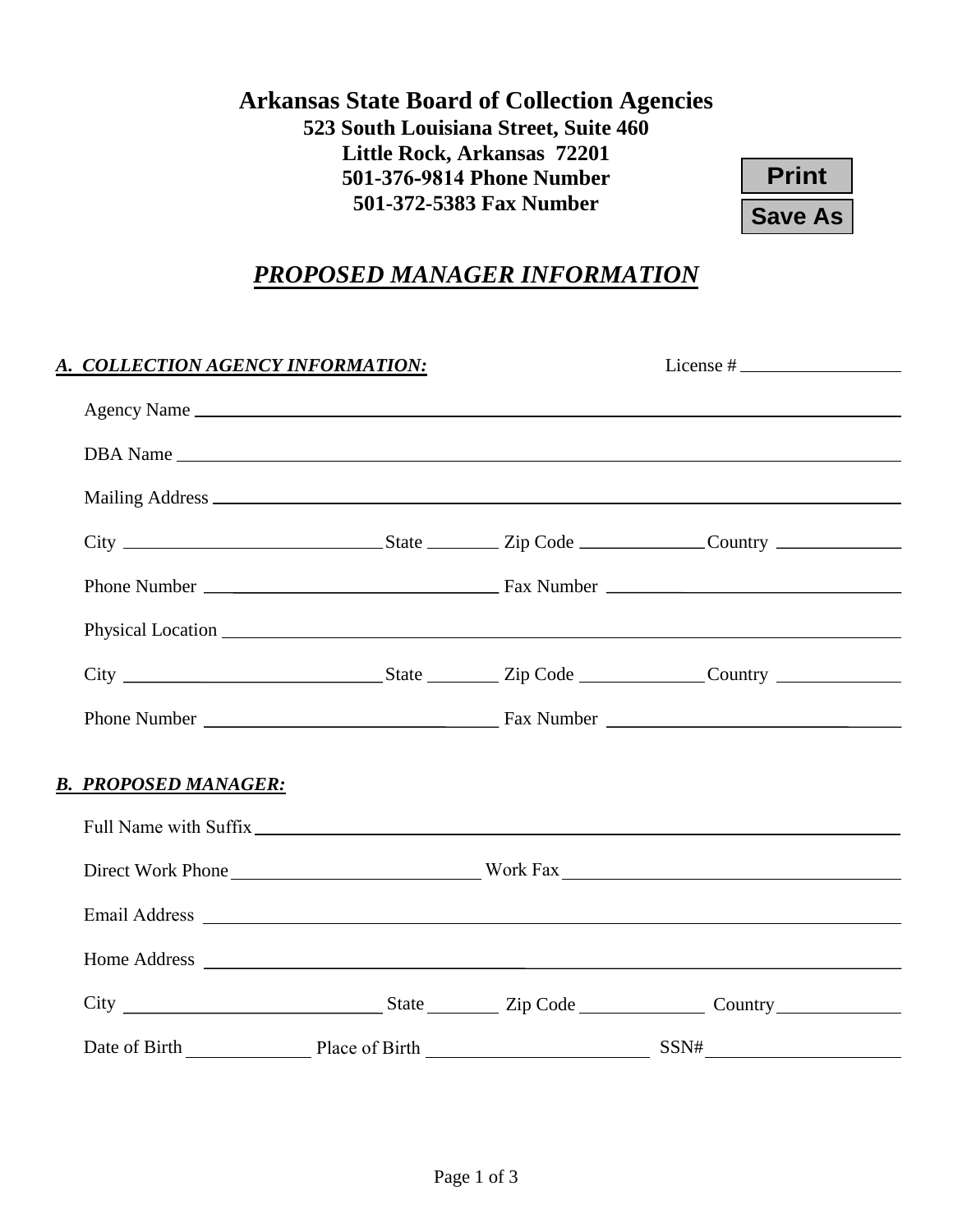#### *C. EMPLOYMENT HISTORY:*

List the last four years of employment history. Attach separate sheets if necessary.

| <b>Employer Name and Address</b> | Dates of Hire Type of Business Position Held |  |
|----------------------------------|----------------------------------------------|--|
|                                  |                                              |  |
|                                  |                                              |  |
|                                  |                                              |  |
|                                  |                                              |  |
|                                  |                                              |  |
|                                  |                                              |  |
| <u>D. INTERROGATORIES:</u>       |                                              |  |
|                                  |                                              |  |

Please answer each question with "yes" or "no". If your answer is "yes", please give an explanation. Attach additional sheets if necessary.

\_\_\_\_\_\_ (1) Are you 21 years of age or older?

\_\_\_\_\_\_ (2) Are you a current law enforcement officer?

\_\_\_\_\_\_ (3) Were you ever an owner, partner, officer, director or manager of a business which was adjudicated as bankrupt or for which a receiver was appointed?

\_\_\_\_\_\_ (4) Have you ever been involved in any civil litigation arising out of the collection agency business?

\_\_\_\_\_\_ (5) Have you ever defaulted in the payment of money collected from others?

(6) What experience do you have in the collection agency business?

(7) What objective evidence do you have to verify your knowledge of the Fair Debt Collection Practices Act?

#### *E. FEES:*

If your agency currently holds an Arkansas collection agency license and you are simply changing managers, please send with this form a single \$20 check payable to the *Arkansas State Board of Collection Agencies*.

NOTE: If you do not have a current license in Arkansas and are submitting this form along with a license application, you do not need to submit the \$20 fee because it is included in the license application form.